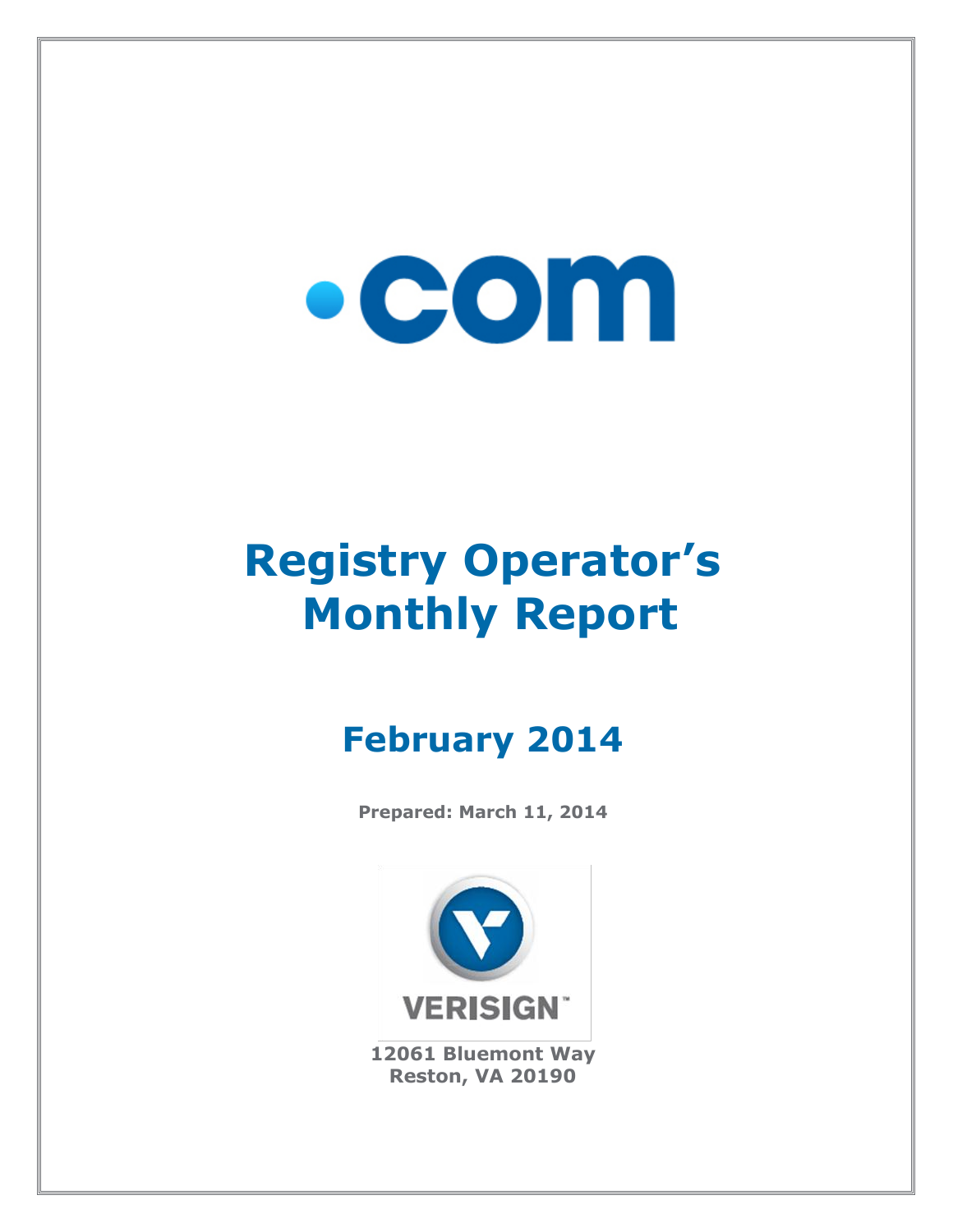As required by the ICANN/Verisign .com Registry Agreement (Section 3.1(c)(iv)), this report provides an overview of Verisign Registry activity through the end of the reporting month. The information is primarily presented in table and chart format with text explanations as deemed necessary. **The information is provided to satisfy requirements listed in Appendix 4 of the .com Registry Agreement.** Pursuant to the agreements, "ICANN shall use reasonable commercial efforts to preserve the confidentiality of the information reported until three months after the end of the month to which the report relates."

Information is organized as follows:

| 1. |                                                                            |  |
|----|----------------------------------------------------------------------------|--|
|    |                                                                            |  |
| 2. |                                                                            |  |
|    | Table 2 - .com Service Level Agreement Performance  3                      |  |
| 3. |                                                                            |  |
|    |                                                                            |  |
| 4. |                                                                            |  |
|    | Table 4 - Completed Shared Registration System Releases 5                  |  |
| 5. |                                                                            |  |
|    |                                                                            |  |
| 6. | Total Number of Transactions by Subcategory (Appendix 4, Item 6) 5         |  |
|    | Table 6.1 - Total Domain Name Transactions by Subcategory  6               |  |
|    | Table 6.2 - Total Name Server Write Transactions by Subcategory (millions) |  |
|    |                                                                            |  |
| 7. |                                                                            |  |
|    |                                                                            |  |
|    |                                                                            |  |
|    | 7(C). Registry Functions Activity Report (Appendix 4, Item 7C)  8          |  |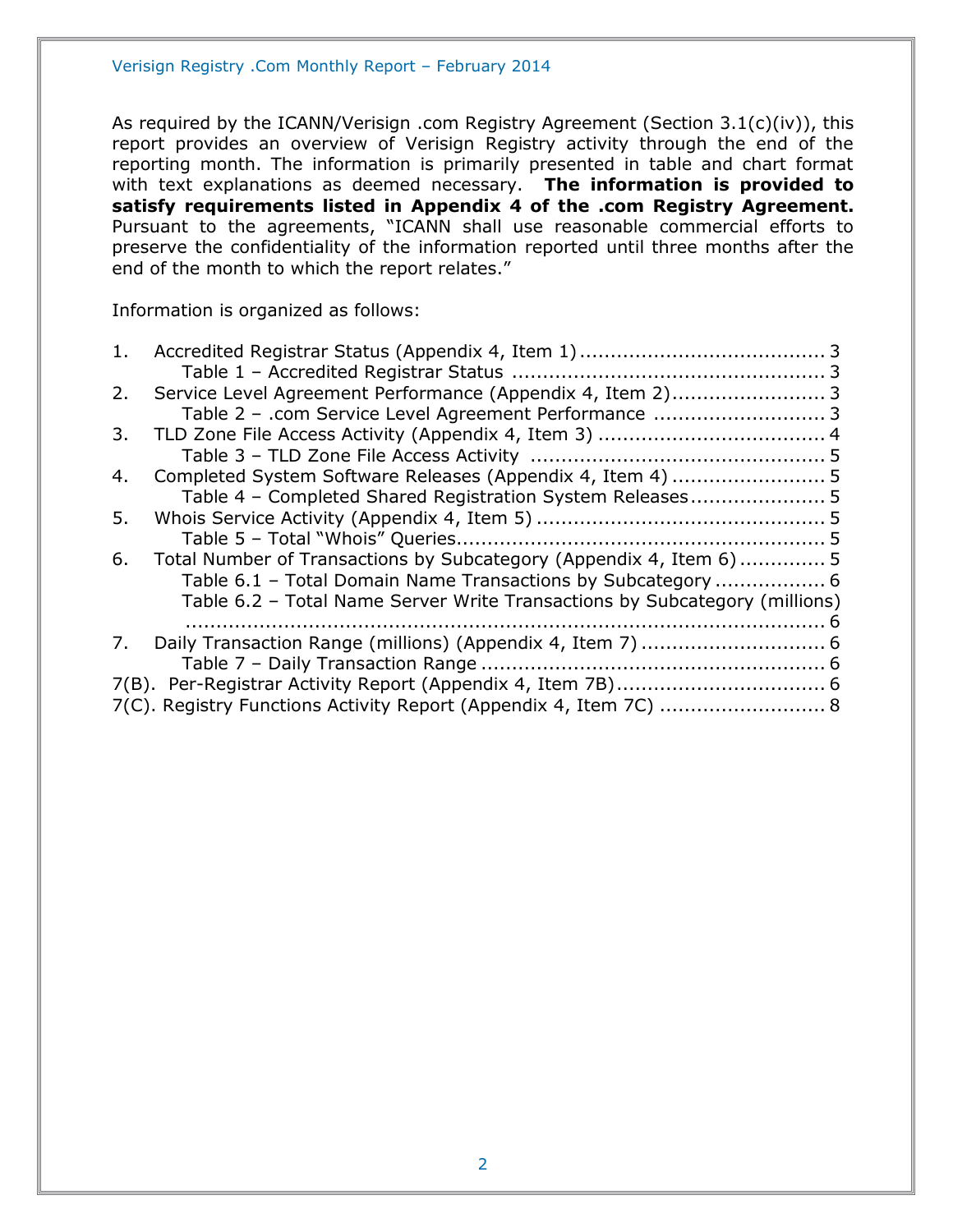#### <span id="page-2-0"></span>**1. Accredited Registrar Status (Appendix 4, Item 1)**

**Table 1** displays the current number and status of the ICANN accredited registrars. The registrars are grouped into three categories:

- 1. **Operational Registrars:** Those who have authorized access into the Shared Registration System (SRS) for processing domain name registrations.
- 2. **Registrars In The Ramp-Up Period:** Those who have received a password to access the Registry operational test and evaluation (OT&E) environment. The OT&E environment is provided to allow registrars to develop and test their systems with the SRS.
- 3. **Registrars In The Pre-Ramp-Up Period:** Those who have been sent a welcome letter from the Verisign Registry but have not yet executed the Registry Registrar Agreements and/or have not yet submitted a completed Registrar Information Sheet. In most cases registrars are sent welcome letters via overnight express mail or e-mail on the same day accreditation notification is received from ICANN.

<span id="page-2-1"></span>

| <b>Status</b>                    | # of COM Registrars |
|----------------------------------|---------------------|
| <b>Operational Registrars</b>    | 934                 |
| Registrars In Ramp-Up Period     | 19                  |
| Registrars In Pre-Ramp-Up Period | 51                  |
| Total                            | 1004                |

#### **Table 1 – Accredited Registrar Status**

#### <span id="page-2-2"></span>**2. Service Level Agreement Performance (Appendix 4, Item 2)**

**Table 2** compares Service Level Agreement (SLA) Requirements with Actual Performance for the reporting month. As required by the ICANN/Verisign .com Registry Agreement (Section 3.1(d)(ii)), the Verisign Registry is committed to provide service levels as specified in Appendix 7 of the .com Registry Agreement and to comply with the requirements of the SLA in Appendix 10 of the .com Registry Agreement. The SLAs are incorporated into the Verisign Registry Registrar Agreements that are executed with all operational registrars.

<span id="page-2-3"></span>

| <b>Metric</b>          | .com SLA Requirement         | <b>Actual Performance</b> |  |
|------------------------|------------------------------|---------------------------|--|
|                        |                              |                           |  |
|                        |                              | 100% - (0 minutes         |  |
|                        | 99.99% Year                  | Unplanned Downtime YTD)   |  |
| <b>SRS</b>             | 30 Minutes/Month (Unplanned) | 0 minutes (Unplanned)     |  |
| <b>DNS Name Server</b> | 100% / Month                 | 100%                      |  |
| Whois                  | 100% / Month                 | 100%                      |  |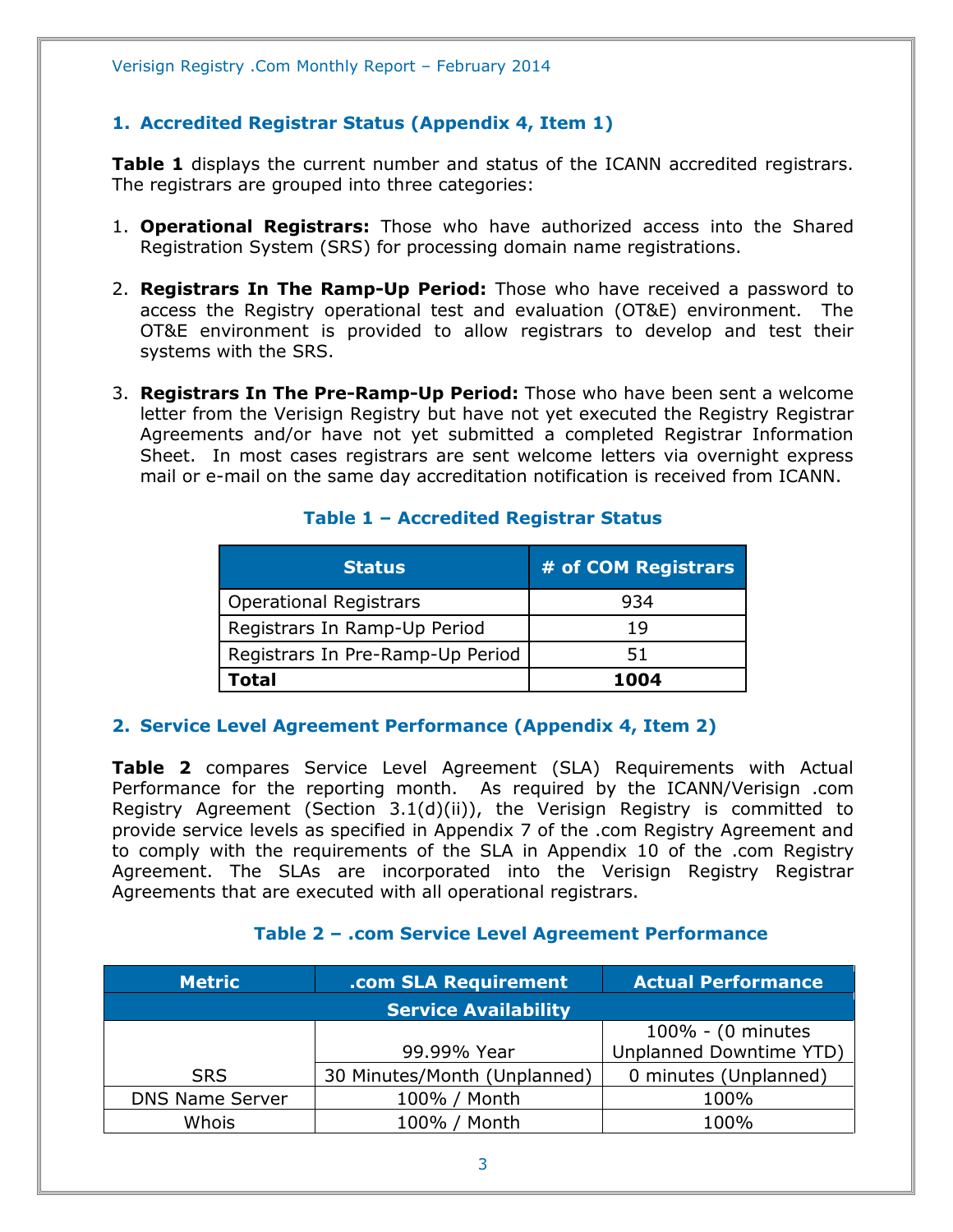| <b>Metric</b>                  | .com SLA Requirement                 | <b>Actual Performance</b> |  |  |  |
|--------------------------------|--------------------------------------|---------------------------|--|--|--|
| <b>Planned Outage Duration</b> |                                      |                           |  |  |  |
| SRS - Regular                  | 45 Minutes / Month                   | 0 hours 31 minutes        |  |  |  |
|                                | 4 Hours (240 Minutes)                |                           |  |  |  |
| SRS - Extended                 | / 1 Per Year                         | 0 hours 00 minutes        |  |  |  |
|                                | 8 Hours (480 Minutes)                | 0 minutes - None Taken    |  |  |  |
| SRS - Extended                 | / 1 Every 3 Years                    | Since June 2005           |  |  |  |
| <b>DNS Name Server</b>         | <b>Not Allowed</b>                   | 0 minutes                 |  |  |  |
| Whois                          | <b>Not Allowed</b>                   | 0 minutes                 |  |  |  |
|                                | <b>Planned Outage Timeframe</b>      |                           |  |  |  |
|                                |                                      | 0100 - 0131 UTC Sunday    |  |  |  |
| <b>SRS</b>                     | 0100 - 0900 UTC Sunday               | 2/23/2014                 |  |  |  |
| <b>DNS Name Server</b>         | <b>Not Allowed</b>                   | Not Applicable            |  |  |  |
| Whois                          | <b>Not Allowed</b>                   | Not Applicable            |  |  |  |
|                                | <b>Planned Outage Notification</b>   |                           |  |  |  |
|                                | 30 Days General Maintenance          | 1/23/2013                 |  |  |  |
|                                | 90 Days Updates and                  |                           |  |  |  |
| <b>SRS</b>                     | Upgrades                             | Not Applicable            |  |  |  |
| <b>DNS Name Server</b>         | <b>Not Allowed</b>                   | Not Applicable            |  |  |  |
| Whois                          | <b>Not Allowed</b><br>Not Applicable |                           |  |  |  |
|                                | <b>Processing Time</b>               |                           |  |  |  |
| <b>Check Domain</b>            |                                      |                           |  |  |  |
| Average                        | 25 milliseconds for 95%              | 1.22 milliseconds         |  |  |  |
| Add / Create Domain            |                                      |                           |  |  |  |
| Average                        | 50 milliseconds for 95%              | 1.42 milliseconds         |  |  |  |
| Delete Domain                  |                                      |                           |  |  |  |
| Average<br>Modify / Update     | 100 milliseconds for 95%             | 22.18 milliseconds        |  |  |  |
| Domain Average                 | 100 milliseconds for 95%             | 21.87 milliseconds        |  |  |  |
| Whois Query                    | 5 milliseconds for 95%               | 0.36 milliseconds         |  |  |  |
| <b>DNS Name Server</b>         |                                      |                           |  |  |  |
| Resolution                     | 100 milliseconds for 95%             | 0.55 milliseconds         |  |  |  |
|                                | <b>Update Frequency</b>              |                           |  |  |  |
| <b>DNS Name Server</b>         | 3 Minutes for 95%                    | 23.04 seconds             |  |  |  |
| Whois                          | 3 Minutes for 95%                    | 33.42 seconds             |  |  |  |

#### <span id="page-3-0"></span>**3. TLD Zone File Access Activity (Appendix 4, Item 3)**

**Table 3** summarizes the zone file access activity for the current reporting month. As required by the ICANN/Verisign .com Registry Agreement (Section 3.1(c)(iii)), the Verisign Registry provides third parties bulk access to the zone files for the .com TLD.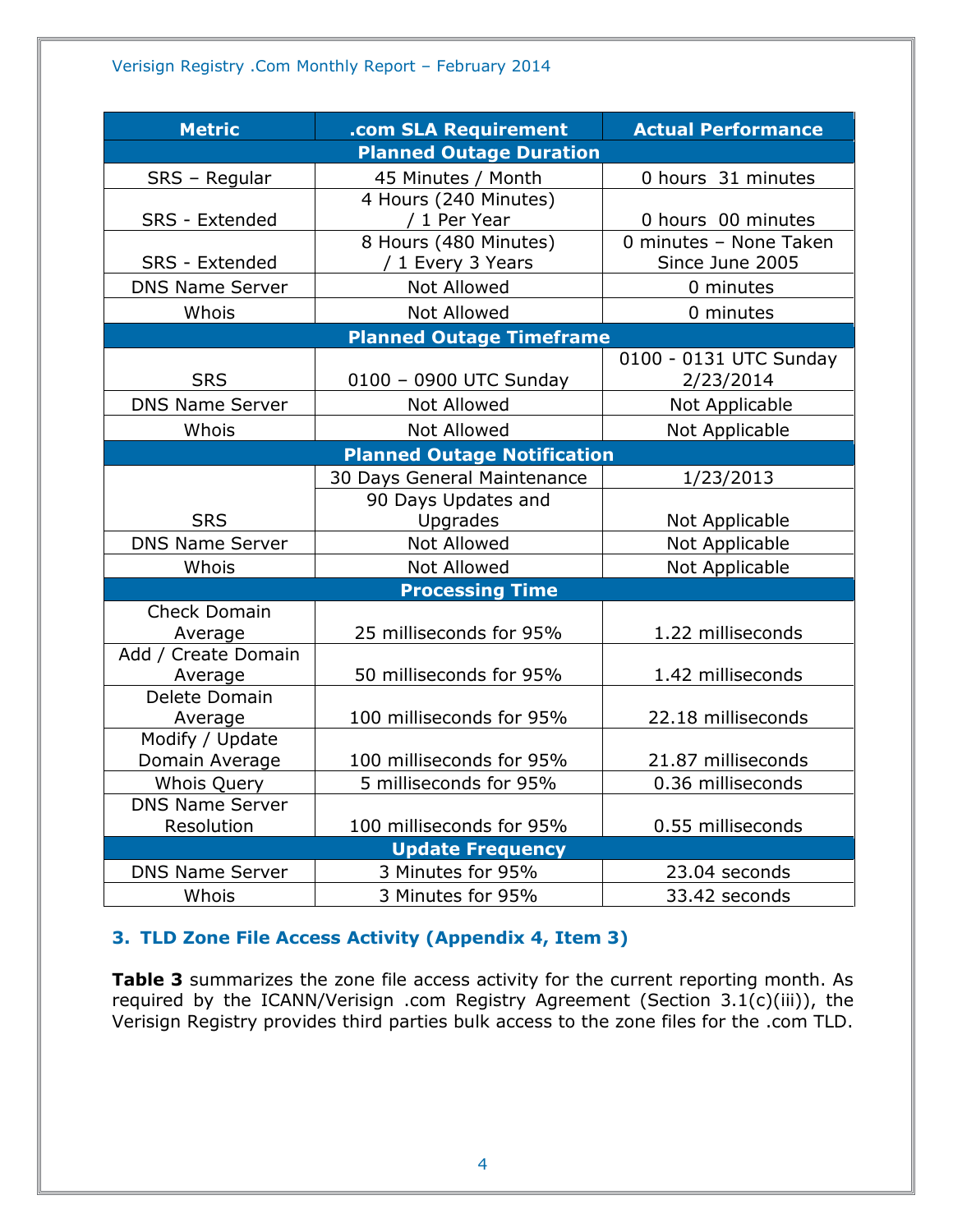#### **Table 3 – TLD Zone File Access Activity**

<span id="page-4-0"></span>

|                                                          | <b>Number</b> |
|----------------------------------------------------------|---------------|
| Total Zone File Access Passwords (End Of Previous Month) | -725          |
| New Zone File Access Passwords Issued During February    | -30           |
| Total Zone File Access Passwords (End Of February)       | 755           |

#### <span id="page-4-1"></span>**4. Completed System Software Releases (Appendix 4, Item 4)**

**Table 4** shows significant release(s) that occurred during the reporting month, as well as other relevant information. The Verisign Registry Shared Registration System (SRS) is continually being improved to better meet the needs of accredited registrars.

#### **Table 4 – Completed Shared Registration System Releases**

<span id="page-4-2"></span>

| <b>Release</b><br><b>Name</b> | <b>Features</b> | <b>Complete</b><br>Date |
|-------------------------------|-----------------|-------------------------|
| None                          | None            | <b>None</b>             |

#### <span id="page-4-3"></span>**5. Whois Service Activity (Appendix 4, Item 5)**

<span id="page-4-4"></span>**Table 5** shows the number of Whois queries during the reporting month separated by service. The "Web-based Whois" column depicts ACTUAL numbers where all other categories are shown in millions.

#### **Table 5 – Total "Whois" Queries**

| <b>In Millions</b>   |                      |                           |
|----------------------|----------------------|---------------------------|
| <b>Total Queries</b> | <b>Whois Port-43</b> | Web-based<br><b>Whois</b> |
| 5,070.3              | 5,069.6              | 635,265                   |

#### <span id="page-4-5"></span>**6. Total Number of Transactions by Subcategory (Appendix 4, Item 6)**

**Table 6.1** shows the number of domain name 'write' transactions in subcategories and the number of check transactions. The "Restore" column depicts ACTUAL numbers where all other categories are shown in millions. **Table 6.2** on the next page shows the number of name server "write" transactions by subcategory.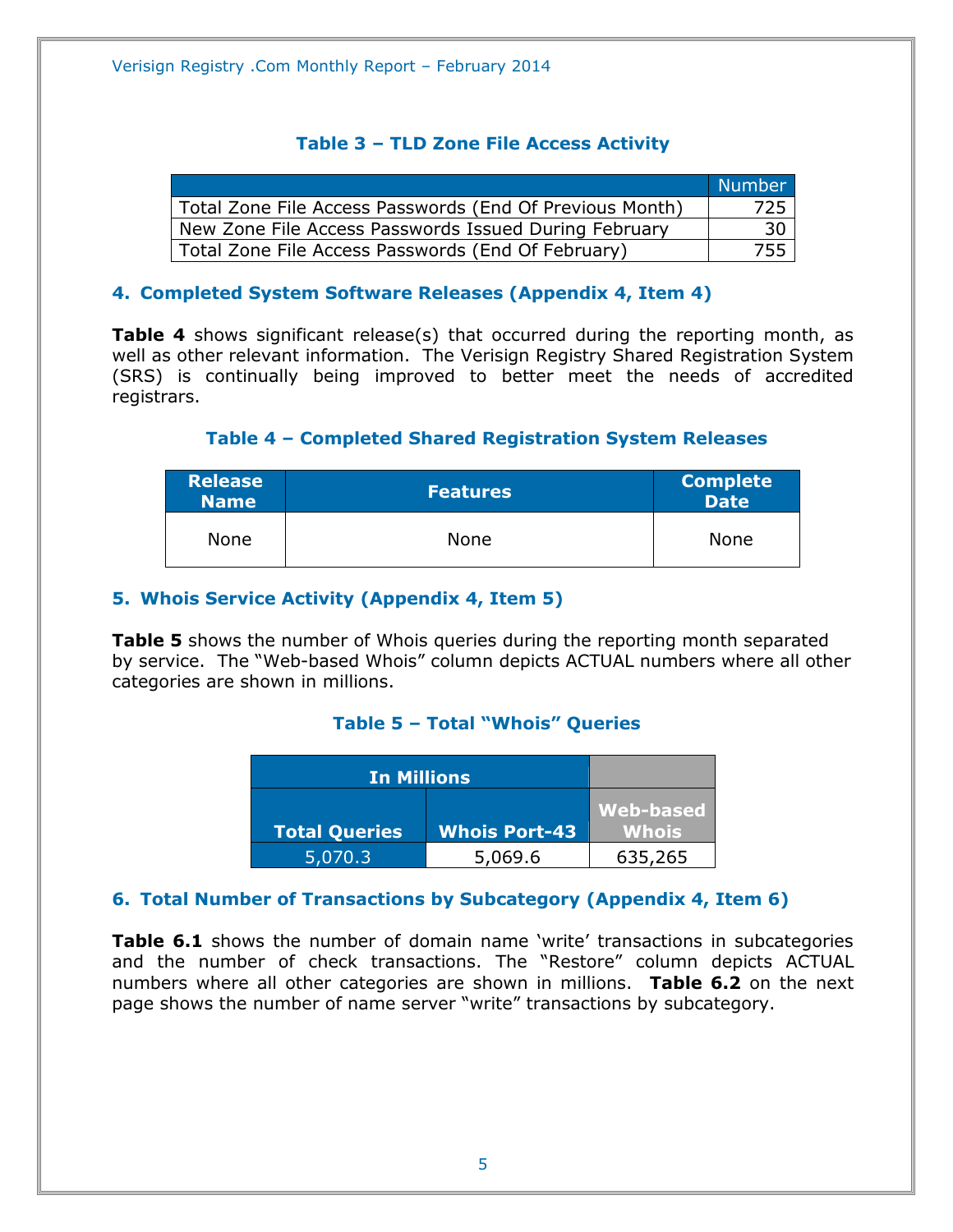#### **Table 6.1 – Total Domain Name Transactions by Subcategory**

<span id="page-5-0"></span>

| <b>In Millions</b> |  |     |      |     |                 |                                                          |
|--------------------|--|-----|------|-----|-----------------|----------------------------------------------------------|
| <b>Total</b>       |  |     |      |     |                 |                                                          |
|                    |  |     |      |     |                 | <b>Write Add Delete Modify Renew Trans Check Restore</b> |
| $1,559.7$ 1,522    |  | 2.2 | 31.3 | 3.3 | $0.8$   1,660.7 | 99.281                                                   |

#### <span id="page-5-1"></span>**Table 6.2 – Total Name Server Write Transactions by Subcategory (millions)**

| <b>"otal</b> | Add          | Delete | $M \cap$ dify |
|--------------|--------------|--------|---------------|
| $\Delta$ 3   | .ስ7<br>. v / |        |               |

#### <span id="page-5-3"></span><span id="page-5-2"></span>**7. Daily Transaction Range (millions) (Appendix 4, Item 7)**

#### **Table 7 – Daily Transaction Range (millions)**

| <b>Total</b>        | <b>Daily</b> | <b>Daily</b> | <b>Daily</b> |
|---------------------|--------------|--------------|--------------|
| <b>Transactions</b> | Max          | Min          | <b>Avg</b>   |
| 3,506.4             | .48.5        | 105.9        | .25.2        |

#### <span id="page-5-4"></span>**7(B). Per-Registrar Activity Report (Appendix 4, Item 7B)**

The table below defines the fields that are included in the .COM Per-Registrar Activity Report, which is provided under separate cover.

| <b>Field Name</b> | <b>Notes</b>                                                      |
|-------------------|-------------------------------------------------------------------|
| registrar-name    | Registrar's Full Corporate Name As Registered with IANA           |
| iana-id           | http://www.iana.org/assignments/registrar-ids                     |
| total-domains     | Total domains under sponsorship                                   |
| total-            | <b>Total Name Servers Registered</b>                              |
| nameservers       |                                                                   |
| net-adds-1-yr     | number of domains successfully registered with an initial term of |
|                   | one year (and not deleted within the add grace period)            |
| net-adds-2-yr     | Number of domains successfully registered with an initial term of |
|                   | two years (and not deleted within the add grace period)           |
| net-adds-3-yr     | Number of domains successfully registered with an initial term of |
|                   | three years (and not deleted within the add grace period)         |
| net-adds-4-yr     | Number of domains successfully registered with an initial term of |
|                   | four years (and not deleted within the add grace period)          |
| net-adds-5-yr     | Number of domains successfully registered with an initial term of |
|                   | five years (and not deleted within the add grace period)          |
| net-adds-6-yr     | Number of domains successfully registered with an initial term of |
|                   | six years (and not deleted within the add grace period)           |
| net-adds-7-yr     | Number of domains successfully registered with an initial term of |
|                   | seven years (and not deleted within the add grace period)         |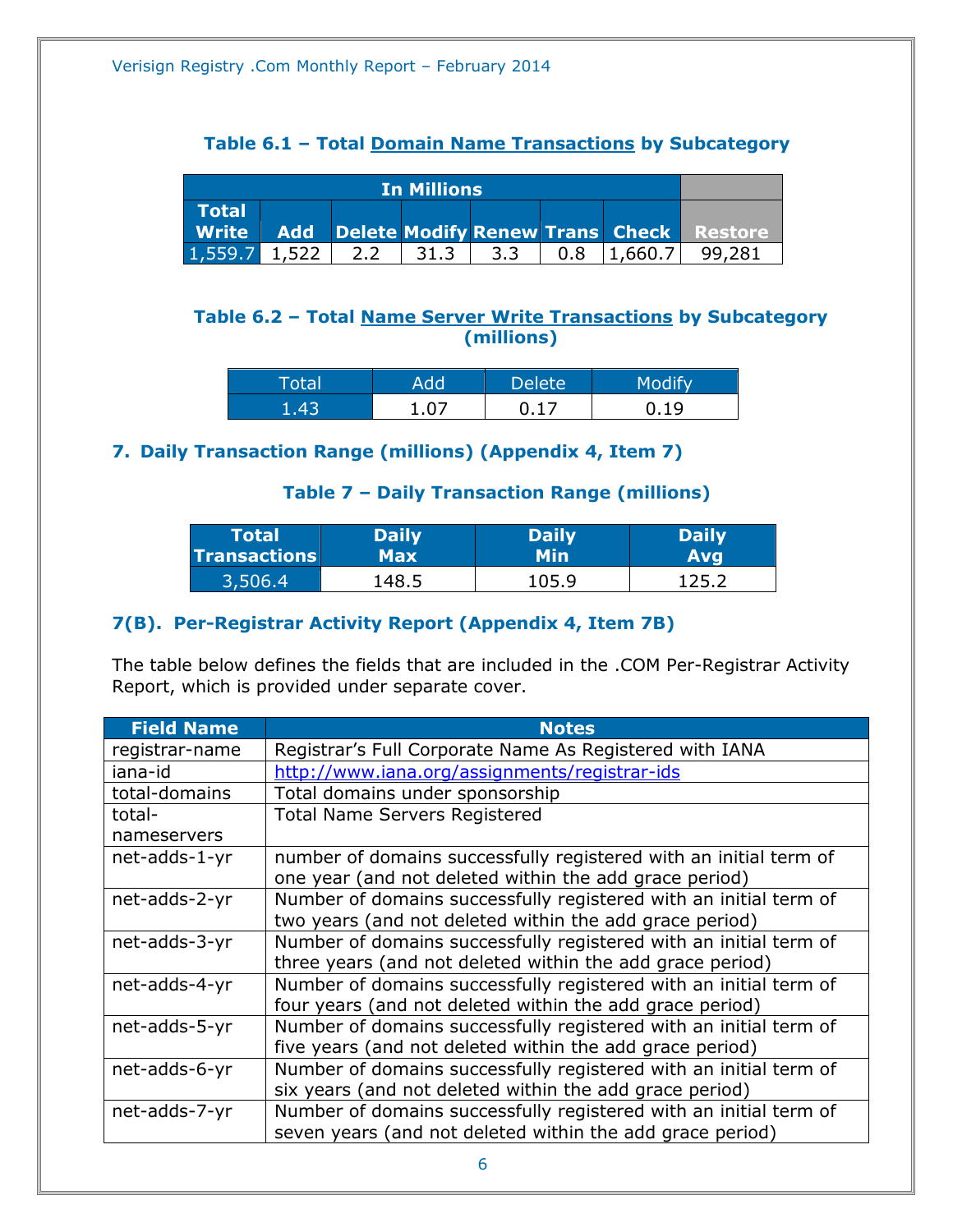| <b>Field Name</b> | <b>Notes</b>                                                           |
|-------------------|------------------------------------------------------------------------|
| net-adds-8-yr     | Number of domains successfully registered with an initial term of      |
|                   | eight years (and not deleted within the add grace period)              |
| net-adds-9-yr     | Number of domains successfully registered with an initial term of      |
|                   | nine years (and not deleted within the add grace period)               |
| net-adds-10-yr    | Number of domains successfully registered with an initial term of      |
|                   | ten years (and not deleted within the add grace period)                |
| net-renews-1-yr   | Domains renewed either automatically or by command (and not            |
|                   | deleted with the renew grace period)                                   |
| net-renews-2-yr   | Number of domains successfully renewed with a renewal period of        |
|                   | two years (and not deleted with the renew grace period)                |
| net-renews-3-yr   | Number of domains successfully renewed with a new renewal              |
|                   | period of three years (and not deleted with the renew grace period)    |
| net-renews-4-yr   | Number of domains successfully renewed with a new renewal              |
|                   | period of four years (and not deleted with the renew grace period)     |
| net-renews-5-yr   | Number of domains successfully renewed with a new renewal              |
|                   | period of five years (and not deleted with the renew grace period)     |
| net-renews-6-yr   | Number of domains successfully renewed with a new renewal              |
|                   | period of six years (and not deleted with the renew grace period)      |
| net-renews-7-yr   | Number of domains successfully renewed with a new renewal              |
|                   | period of seven years (and not deleted with the renew grace<br>period) |
| net-renews-8-yr   | Number of domains successfully renewed with a new renewal              |
|                   | period of eight years (and not deleted with the renew grace period)    |
| net-renews-9-yr   | Number of domains successfully renewed with a new renewal              |
|                   | period of nine years (and not deleted with the renew grace period)     |
| net-renews-10-    | Number of domains successfully renewed with a new renewal              |
| yr                | period of ten years (and not deleted with the renew grace period)      |
| transfer-         | Transfers initiated by this registrar that were ack'd by the other     |
| gaining-          | registrar-either by command or automatically                           |
| successful        |                                                                        |
| transfer-         | Transfers initiated by this registrar that were n'acked by the other   |
| gaining-nacked    | registrar                                                              |
| transfer-losing-  | Transfers initiated by another registrar that this registrar ack'd-    |
| successful        | either by command or automatically                                     |
| transfer-losing-  | Transfers initiated by another registrar that this registrar n'acked   |
| nacked            |                                                                        |
| transfer-         | Number of transfer disputes in which this registrar prevailed          |
| disputed-won      |                                                                        |
| transfer-         | Number of transfer disputes this registrar lost                        |
| disputed-lost     |                                                                        |
| transfer-         | Number of transfer disputes involving this registrar with a split or   |
| disputed-         | no decision                                                            |
| nodecision        |                                                                        |
| deleted-          | Domains deleted within the add grace period                            |
| domains-grace     |                                                                        |
| deleted-          | Domains deleted outside the add grace period                           |
| domains-          |                                                                        |
| nograce           |                                                                        |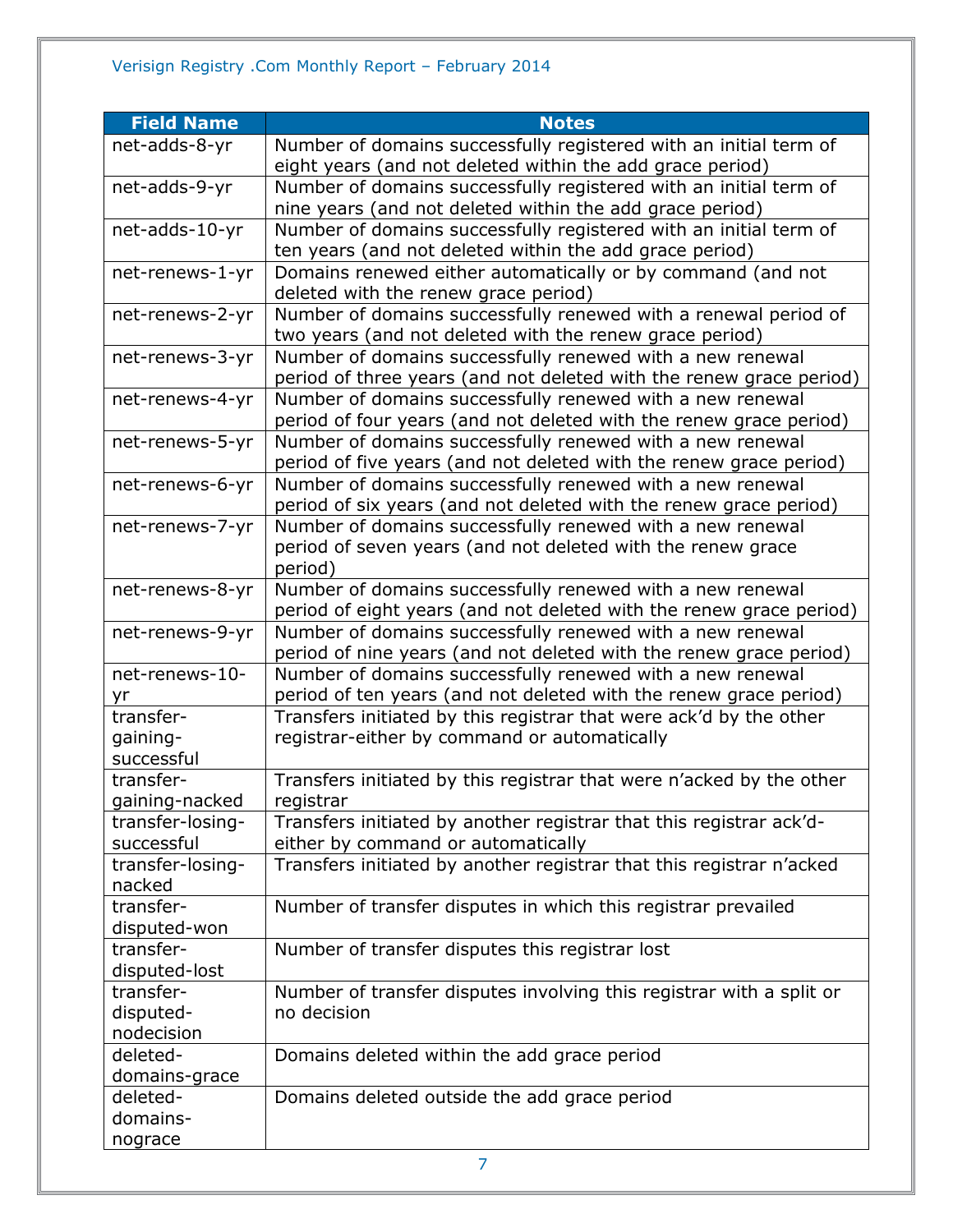| <b>Field Name</b> | <b>Notes</b>                                                      |
|-------------------|-------------------------------------------------------------------|
| restored-         | Domain names restored from redemption period                      |
| domains           |                                                                   |
| restored-         | Total number of restored names for which the registrar failed to  |
| noreport          | submit a restore report                                           |
| agp-exemption-    | Number of AGP policy exemption requests received                  |
| requests          | during the reporting month against deletion activity occurring in |
|                   | the prior month                                                   |
| agp-              | Number of AGP policy exemption requests granted during the        |
| exemptions-       | reporting month                                                   |
| granted           |                                                                   |
| agp-exempted-     | Number of domain names included in AGP policy exemption           |
| domains           | requests granted during the reporting month                       |
| attempted-adds    | Number of attempted (successful and failed) domain name create    |
|                   | commands                                                          |

#### <span id="page-7-0"></span>**7(C). Registry Functions Activity Report (Appendix 4, Item 7C)**

The table below defines the fields that are included in the .COM Registry Functions Activity Report, which is provided under separate cover.

| <b>Field Name</b>            | <b>Notes</b>                                                                                                |
|------------------------------|-------------------------------------------------------------------------------------------------------------|
| operational-                 | number of operational registrars at the end of the reporting                                                |
| registrars                   | period                                                                                                      |
| ramp-up-registrars           | number of registrars that have received a password for access<br>to OT&E at the end of the reporting period |
| pre-ramp-up-                 | number of registrars that have requested access, but have not                                               |
| registrars                   | yet entered the ramp-up period at the end of the reporting<br>period                                        |
| zfa-passwords                | number of active zone file access passwords at the end of the<br>reporting period                           |
| whois-43-queries             | number of WHOIS (port-43) queries responded during the<br>reporting period                                  |
| web-whois-queries            | number of Web-based Whois queries responded during the                                                      |
|                              | reporting period, not including searchable Whois                                                            |
| searchable-whois-            | number of searchable Whois queries responded during the                                                     |
| queries                      | reporting period, if offered                                                                                |
| dns-udp-queries-<br>received | number of DNS queries received over UDP transport during the<br>reporting period                            |
| dns-udp-queries-             | number of DNS queries received over UDP transport that were                                                 |
| responded                    | responded during the reporting period                                                                       |
| dns-tcp-queries-             | number of DNS queries received over TCP transport during the                                                |
| received                     | reporting period                                                                                            |
| dns-tcp-queries-             | number of DNS queries received over TCP transport that were                                                 |
| responded                    | responded during the reporting period                                                                       |
| srs-dom-check                | number of SRS (EPP and any other interface) domain name                                                     |
|                              | "check" requests responded during the reporting period                                                      |
| srs-dom-create               | number of SRS (EPP and any other interface) domain name                                                     |
|                              | "create" requests responded during the reporting period                                                     |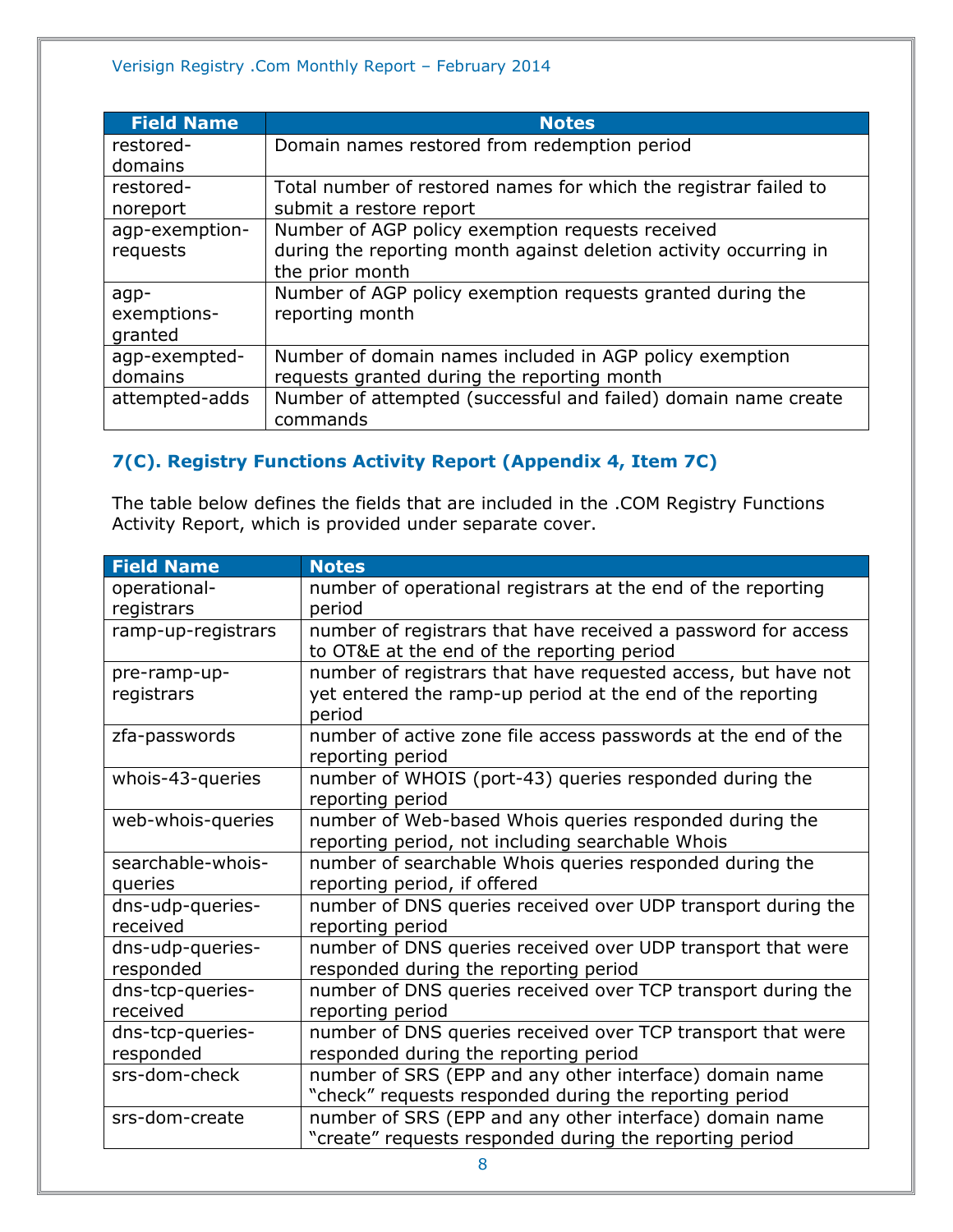| <b>Field Name</b>  | <b>Notes</b>                                                                                                |
|--------------------|-------------------------------------------------------------------------------------------------------------|
| srs-dom-delete     | number of SRS (EPP and any other interface) domain name                                                     |
|                    | "delete" requests responded during the reporting period                                                     |
| srs-dom-info       | number of SRS (EPP and any other interface) domain name                                                     |
|                    | "info" requests responded during the reporting period                                                       |
| srs-dom-renew      | number of SRS (EPP and any other interface) domain name                                                     |
| srs-dom-rgp-       | number of SRS (EPP and any other interface) domain name                                                     |
| restore-report     | RGP "restore" requests delivering a restore report responded                                                |
|                    | during the reporting period                                                                                 |
| srs-dom-rgp-       | number of SRS (EPP and any other interface) domain name                                                     |
| restore-request    | RGP "restore" requests responded during the reporting period                                                |
| srs-dom-transfer-  | number of SRS (EPP and any other interface) domain name                                                     |
| approve            | "transfer" requests to approve transfers responded during the                                               |
|                    | reporting period                                                                                            |
| srs-dom-transfer-  | number of SRS (EPP and any other interface) domain name                                                     |
| cancel             | "transfer" requests to cancel transfers responded during the                                                |
|                    | reporting period                                                                                            |
| srs-dom-transfer-  | number of SRS (EPP and any other interface) domain name                                                     |
| query              | "transfer" requests to query about a transfer responded during                                              |
|                    | the reporting period                                                                                        |
| srs-dom-transfer-  | number of SRS (EPP and any other interface) domain name                                                     |
| reject             | "transfer" requests to reject transfers responded during the                                                |
|                    | reporting period                                                                                            |
| srs-dom-transfer-  | number of SRS (EPP and any other interface) domain name                                                     |
| request            | "transfer" requests to request transfers responded during the                                               |
|                    | reporting period                                                                                            |
| srs-dom-update     | number of SRS (EPP and any other interface) domain name                                                     |
|                    | "update" requests (not including RGP restore requests)                                                      |
|                    | responded during the reporting period                                                                       |
| srs-host-check     | number of SRS (EPP and any other interface) host "check"                                                    |
|                    | requests responded during the reporting period                                                              |
| srs-host-create    | number of SRS (EPP and any other interface) host "create"                                                   |
|                    | requests responded during the reporting period                                                              |
| srs-host-delete    | number of SRS (EPP and any other interface) host "delete"<br>requests responded during the reporting period |
| srs-host-info      | number of SRS (EPP and any other interface) host "info"                                                     |
|                    | requests responded during the reporting period                                                              |
| srs-host-update    | number of SRS (EPP and any other interface) host "update"                                                   |
|                    | requests responded during the reporting period                                                              |
| srs-cont-check     | number of SRS (EPP and any other interface) contact "check"                                                 |
|                    | requests responded during the reporting period                                                              |
| srs-cont-create    | number of SRS (EPP and any other interface) contact "create"                                                |
|                    | requests responded during the reporting period                                                              |
| srs-cont-delete    | number of SRS (EPP and any other interface) contact "delete"                                                |
|                    | requests responded during the reporting period                                                              |
| srs-cont-info      | number of SRS (EPP and any other interface) contact "info"                                                  |
|                    | requests responded during the reporting period                                                              |
| srs-cont-transfer- | number of SRS (EPP and any other interface) contact "transfer"                                              |
| approve            | requests to approve transfers responded during the reporting                                                |
|                    |                                                                                                             |